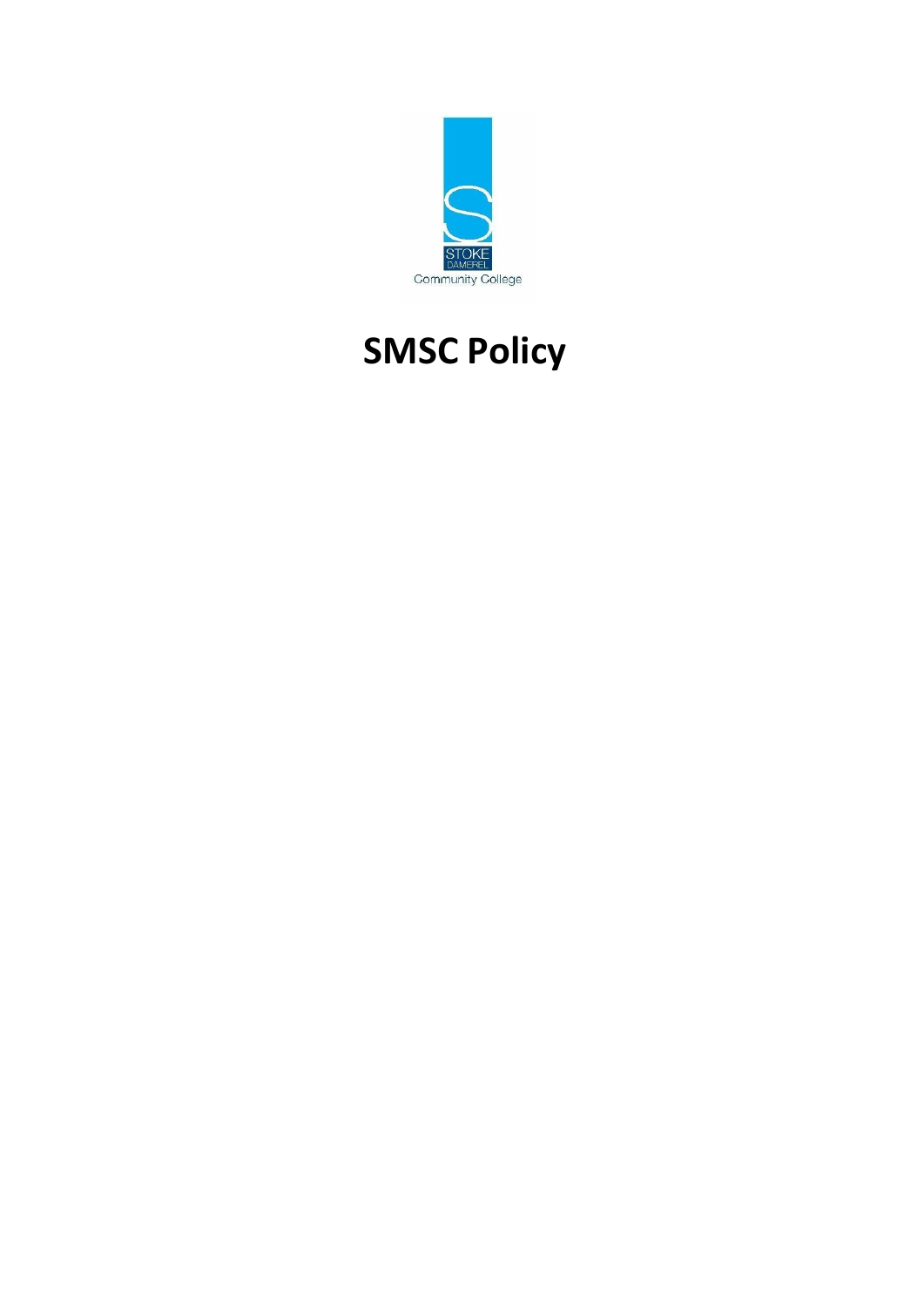**Spiritual, Moral, Social and Cultural Education Policy (SMSC) 2013 Rationale Developing SMSC at Stoke Damerel is an integral part of everything we do, within the classroom and beyond. By providing students with opportunities to develop their leadership skills, to learn about different cultures, to understand the difference between right and wrong and to explore and develop their own beliefs. This Policy outline our approach to developing the aspects of learning at the College.** 

## **Spiritual Development**

Spiritual development is concerned with exploring those dimensions of human experience which help pupils consider their thoughts, feelings and relationships and in particular to consider those things which are of special significance such as people, places, objects and stories. All areas of the curriculum may contribute to pupils' spiritual development.

#### **At Stoke Damerel we aim to develop this aspect by;**

- giving pupils the opportunity to explore values and beliefs, including religious beliefs, and the way in which they affect peoples' lives
- where pupils already have religious beliefs, supporting and developing these beliefs in ways which are personal and relevant to them
- encouraging pupils to explore and develop what animates themselves and others
- encouraging pupils to reflect and learn from reflection
- giving pupils the opportunity to understand human feelings and emotions, the way they affect people and how an understanding of them can be helpful
- developing a climate or ethos within which all pupils can grow and flourish, respect others and be respected
- accommodating difference and respecting the integrity of individuals  $\square$  promoting teaching styles which:
	- *value pupils' questions and give them space for their own thoughts, ideas and concerns*
	- *enable pupils to make connections between aspects of their learning*
	- encourage pupils to relate their learning to a wider frame of reference for example, asking *'why?', 'how?' and 'where?' as well as 'what?'*
- monitoring takes place through lesson observations and the pastoral system.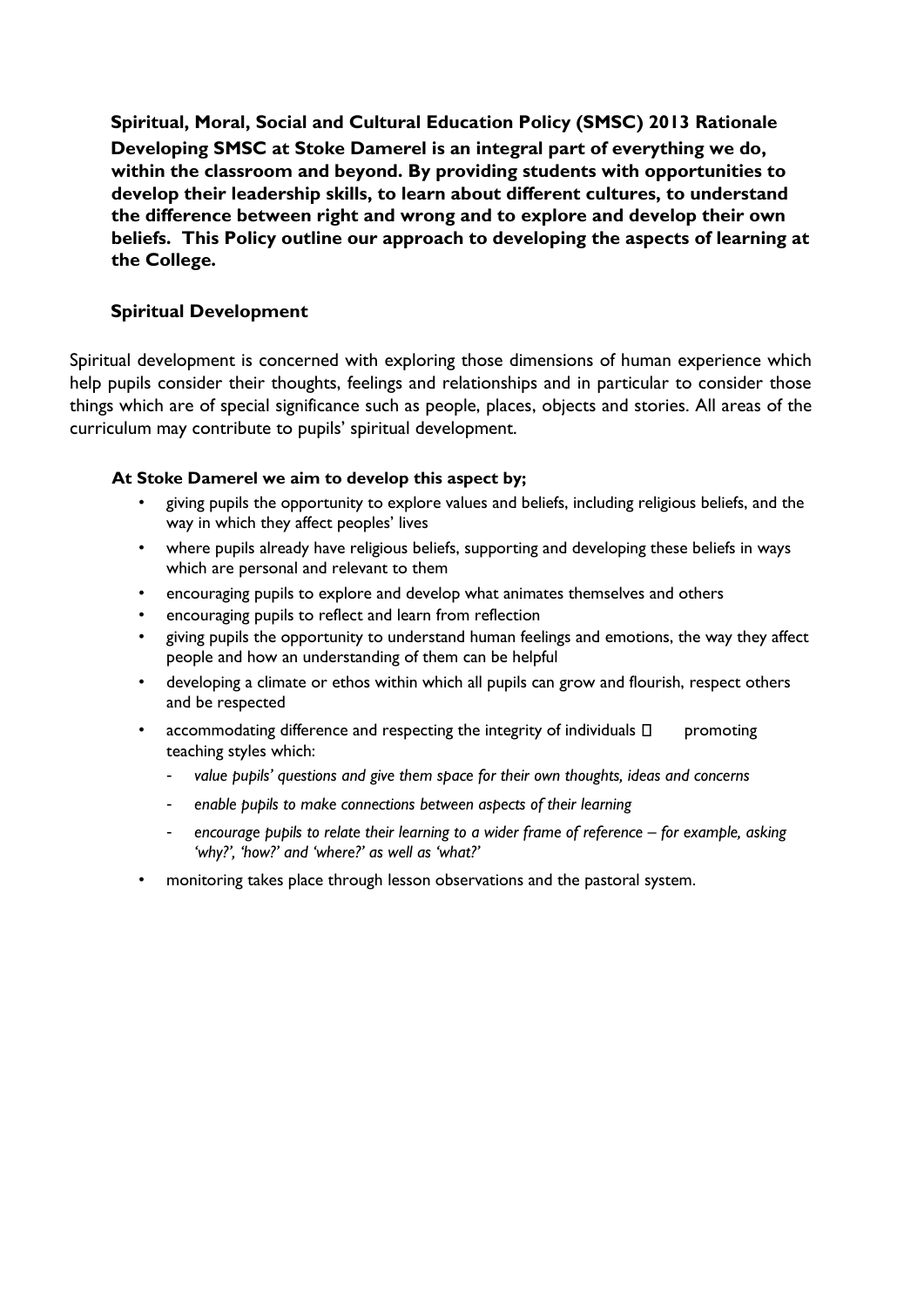### **Moral Development**

Moral development is concerned with pupils' ability to make judgements about how they should behave and act and the reasons for such behaviour. It refers to their knowledge, understanding, values and attitudes in relation to what is right or wrong.

#### **At Stoke Damerel we aim to develop this aspect by;**

- providing a clear moral code as a basis for behaviour which is promoted consistently through all aspects of the school
- promoting measures to prevent discrimination on the basis of race, religion, gender, sexual orientation, age and other criteria
- giving pupils opportunities across the curriculum to explore and develop moral concepts and values – for example, personal rights and responsibilities, truth, justice, equality of opportunity, right and wrong
- developing an open and safe learning environment in which pupils can express their views and practise moral decision-making
- rewarding expressions of moral insights and good behaviour
- making an issue of breaches of agreed moral codes where they arise for example, in the press, on television and the internet as well as in school
- modelling, through the quality of relationships and interactions, the principles which they wish to promote – for example, fairness, integrity, respect for people, pupils' welfare, respect for minority interests, resolution of conflict, keeping promises and contracts
- recognising and respecting the codes and morals of the different cultures represented in the school and wider community
- encouraging pupils to take responsibility for their actions; for example, respect for property, care of the environment, and developing codes of behaviour
- providing models of moral virtue through literature, humanities, sciences, arts, assemblies and acts of worship
- reinforcing the school's values through images, posters, classroom displays, screensavers, exhibitions
- monitoring takes place through lesson observations and the pastoral system.

#### **Social Development**

**Social development is about young people working effectively with each other and participating successfully in the community as a whole. It is about the development of the skills and personal qualities necessary for living and working together. It is about functioning effectively in a multi-racial, multi-cultural society. It involves growth in knowledge and understanding of society in all its aspects. This includes understanding people as well as understanding society's institutions, structures and characteristics, economic and political principles and organisations, roles and responsibilities and life as a citizen, parent or worker in a community. It also involves the development of the inter-personal skills necessary for successful relationships.**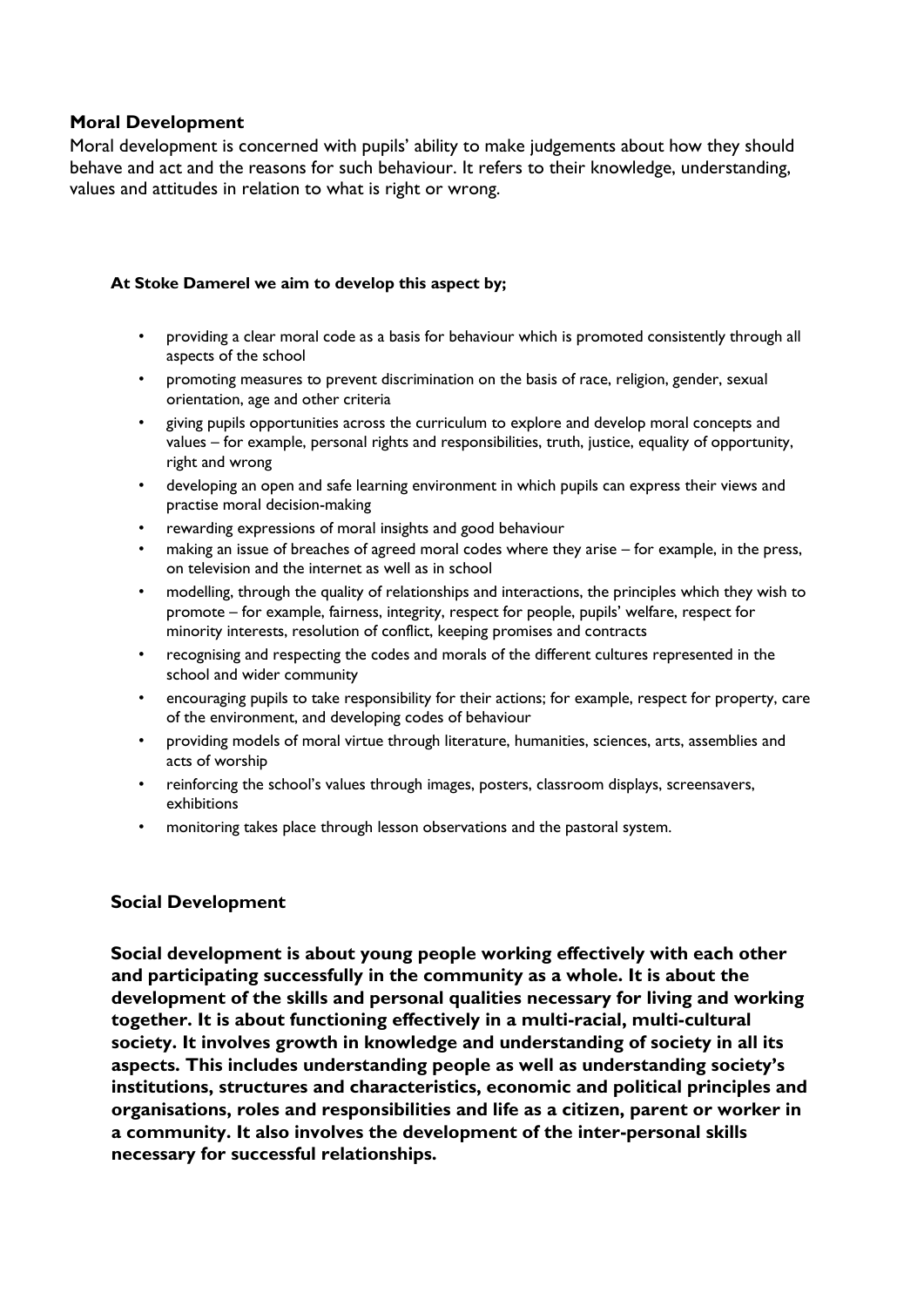#### **At Stoke Damerel we aim to develop this aspect by;**

- identifying key values and principles on which school and community life is based
- fostering a sense of community, with common, inclusive values which ensure that everyone, irrespective of ethnic origin, nationality, gender, ability, sexual orientation and religion can flourish
- encouraging pupils to work co-operatively
- encouraging pupils to recognise and respect social differences and similarities
- providing positive corporate experiences for example, through assemblies, team activities, residential experiences, school productions
- helping pupils develop personal qualities which are valued in a civilised society, for example, thoughtfulness, honesty, respect for difference, moral principles, independence, interdependence, self-respect
- helping pupils to challenge, when necessary and in appropriate ways, the values of a group or wider community
- helping pupils resolve tensions between their own aspirations and those of the group or wider society
- providing a conceptual and linguistic framework within which to understand and debate social issues
- providing opportunities for engaging in the democratic process and participating in community life
- providing opportunities for pupils to exercise leadership and responsibility
- providing positive and effective links with the world of work and the wider community  $\Box$ monitoring takes place through lesson observations and the pastoral system.

#### **Cultural Development**

**Cultural development is about pupils' understanding their own culture and other cultures in their town, region and in the country as a whole. It is about understanding cultures represented in Europe and elsewhere in the world. It is about understanding and feeling comfortable in a variety of cultures and being able to operate in the emerging world culture of shared experiences provided by television, travel and the internet. It is about understanding that cultures are always changing and coping with change. Promoting pupils' cultural development is intimately linked with schools' attempts to value cultural diversity and prevent racism.** 

#### **At Stoke Damerel we aim to develop this aspect by;**

- providing opportunities for pupils to explore their own cultural assumptions and values
- presenting authentic accounts of the attitudes, values and traditions of diverse cultures
- addressing discrimination on the grounds of race, religion, gender, sexual orientation, age and other criteria and promoting racial and other forms of equality